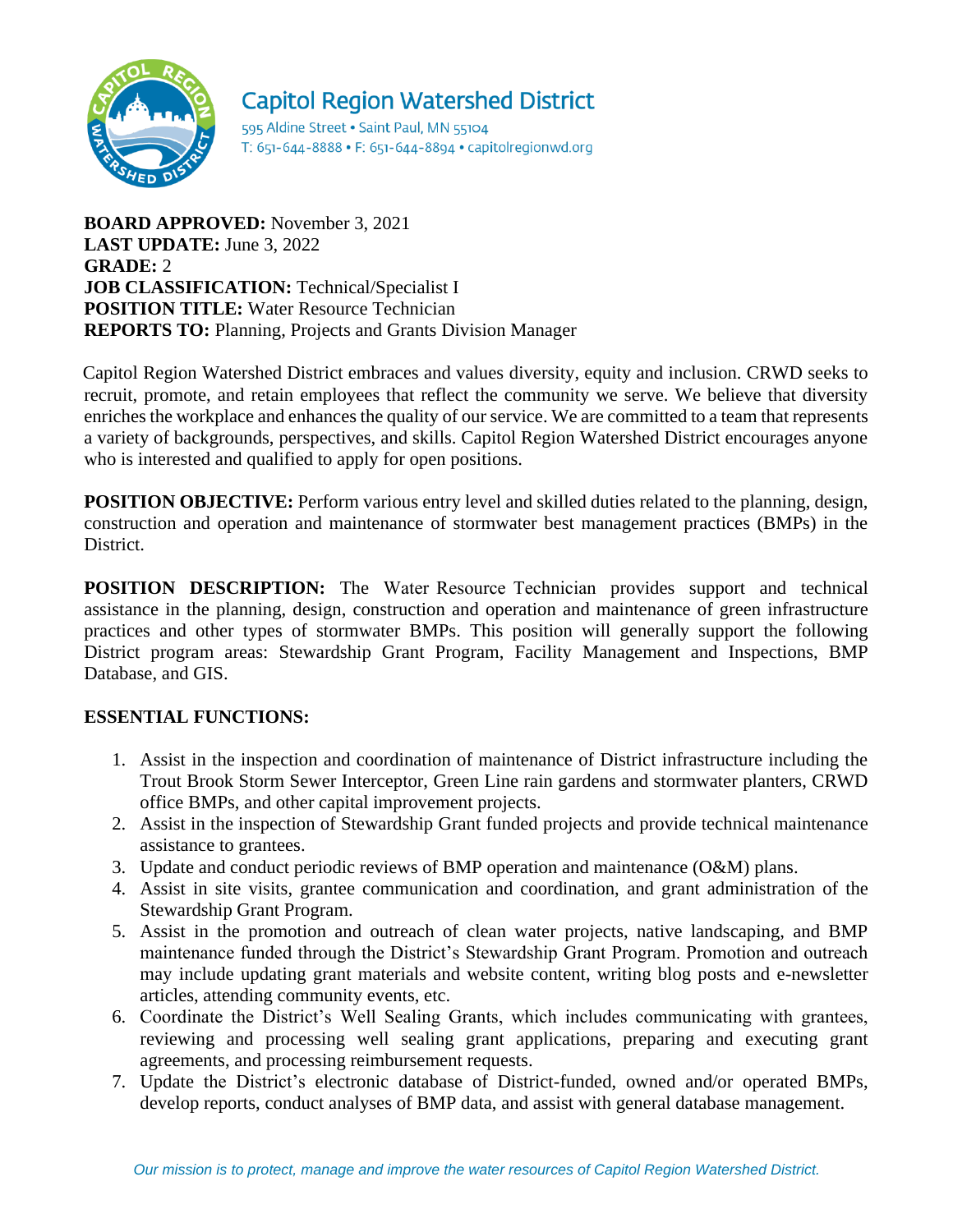# **ADDITIONAL FUNCTIONS:**

- 1. Conduct GIS work to support District programs and projects.
- 2. Provide technical, field and outreach support to other District programs including monitoring, communications and engagement, and permitting.
- 3. Communicate verbally and in writing urban watershed issues and best management practices to the public, colleagues, and decision makers.

*(The functions are intended only as illustrations of various types of work performed and are not necessarily all-inclusive. This position description is subject to change as the needs of the employer and requirements of the position change.)*

**SALARY:** Salary range is from \$38,556 - \$57,936 and initial salary depends on qualifications and experience.

**MINIMUM QUALIFICATIONS:** Bachelor of Science degree, or equivalent in the field of water resources, natural resources, engineering, earth science, watershed management, landscape design or related field. Understanding of watershed and stormwater management, green infrastructure practices and other stormwater BMPs, and/or urban hydrology is preferred.

# **KNOWLEDGE, SKILLS and ABILITIES:**

#### General

- 1. Perform varied and challenging detail-oriented work.
- 2. Ability to establish priorities, balance diverse work and implement projects successfully.
- 3. Ability to take direction from supervisor and colleagues, work successfully with considerable independence (self-motivated) and use good time management skills.
- 4. Must have valid Minnesota driver's license and have vehicle available for periodic business use on a mileage reimbursement basis. Proof of insurance for vehicle must be provided to the District.
- 5. Promote a diverse, inclusive, culturally competent, and respectful workplace.

#### Technical

- 1. Knowledge of watershed management, hydrology, and natural resource management
- 2. Knowledge of green infrastructure and stormwater BMP planning, design and construction.
- 3. Ability to manage and analyze technical data
- 4. Experience working with ArcMap and ArcGIS online.
- 5. Familiarity with watershed/water quality assessment models (e.g. HydroCAD, P-8, MIDS, SWMM).
- 6. Demonstrated ability to learn standard procedures and follow written and oral instructions to accomplish technician duties.

#### Communication

- 1. Effectively listens, speaks, and interacts tactfully in a work group and the public.
- 2. Demonstrates verbal and written abilities.

*Our mission is to protect, manage and improve the water resources of Capitol Region Watershed District.*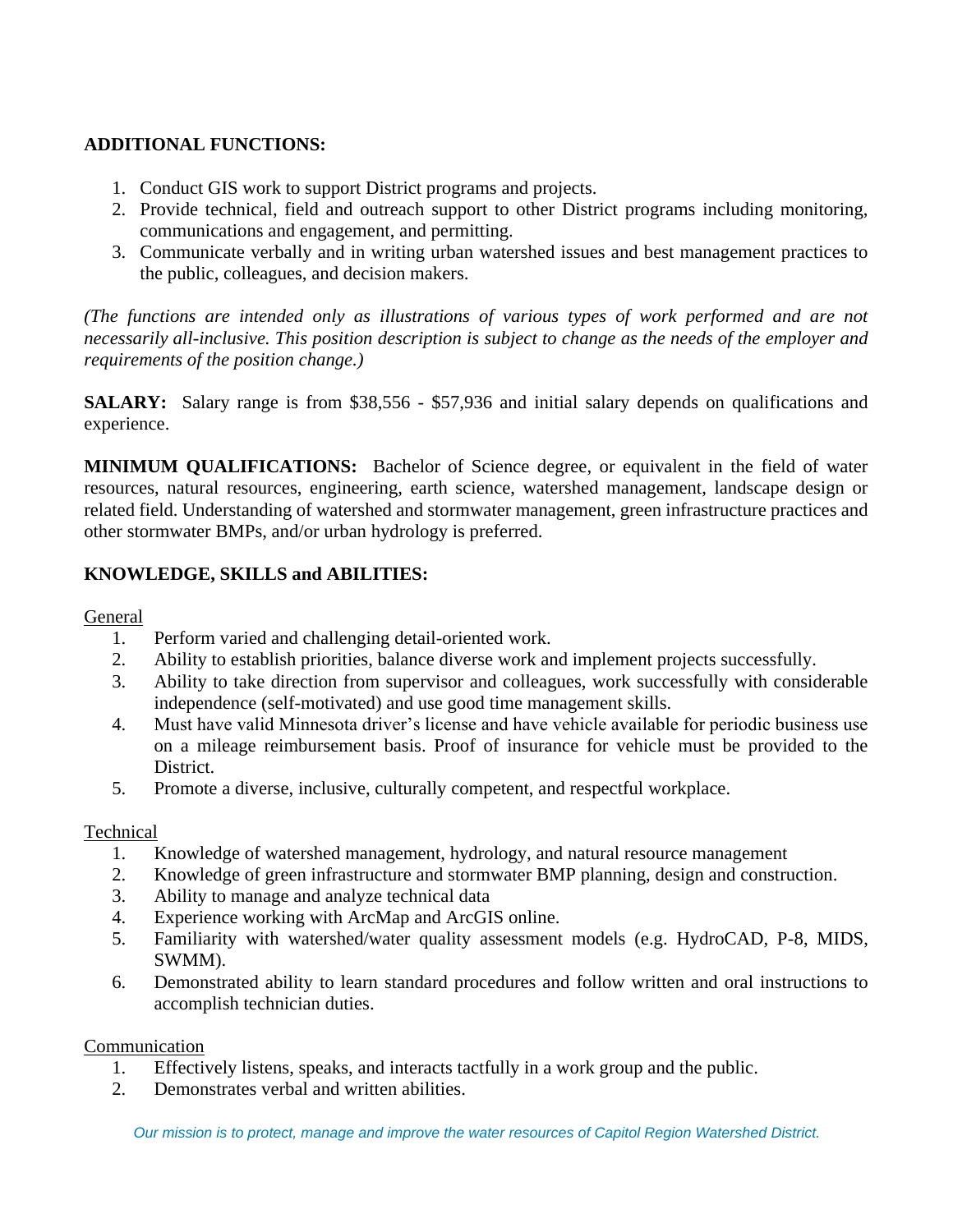- 3. Ability to work collaboratively and effectively.
- 4. Demonstrates conflict management skills and abilities with citizens and others.
- 5. Follows oral and written instructions.
- 6. Communicates with a diverse group of co-workers, supervisors, and the public in a cooperative, effective, and respectful manner.
- 7. Responds promptly and develops positive working relationships with internal and external audiences.
- 8. Selects and uses the most appropriate method of communication with the public or coworkers.
- 9. Produces effective and readable technical and non-technical reports, documents, and correspondence.

**SUPERVISION RECEIVED:** Works under the close supervision of the Planning, Projects, and Grants Division Manager as well as project leads or senior technicians.

**SUPERVISORY RESPONSIBILITIES:** None, unless otherwise assigned.

**RESPONSIBILITY FOR PUBLIC CONTACT:** High level of public contact. The position requires good judgement and respectful interactions.

**EMPLOYMENT CLASSIFICATION:** Salaried. Exempt from the provisions of the Fair Labor Standards Act.

**CRIMINAL BACKGROUND CHECKS**: All employment offers are conditioned upon the applicant passing a criminal background check. Convictions are not an automatic bar of employment. Each case is considered on its individual merits and the type of work sought. However, making false statements or withholding information will cause you to be barred from employment, or removed from employment.

**EQUAL OPPORTUNITY EMPLOYER**: Capitol Region Watershed District is proud to be an equal opportunity employer. All applicants will be considered for employment without attention to race, color, creed, religion, age, sex, disability, marital status, political affiliation, genetic information, sexual orientation, gender identity, public assistance, veteran status, national origin or other legally protected status protected under federal, state, or local law.

**If you need assistance or an accommodation due to a disability, please contact us at [careers@capitolregionwd.org](mailto:careers@capitolregionwd.org) or 651-644-8888.**